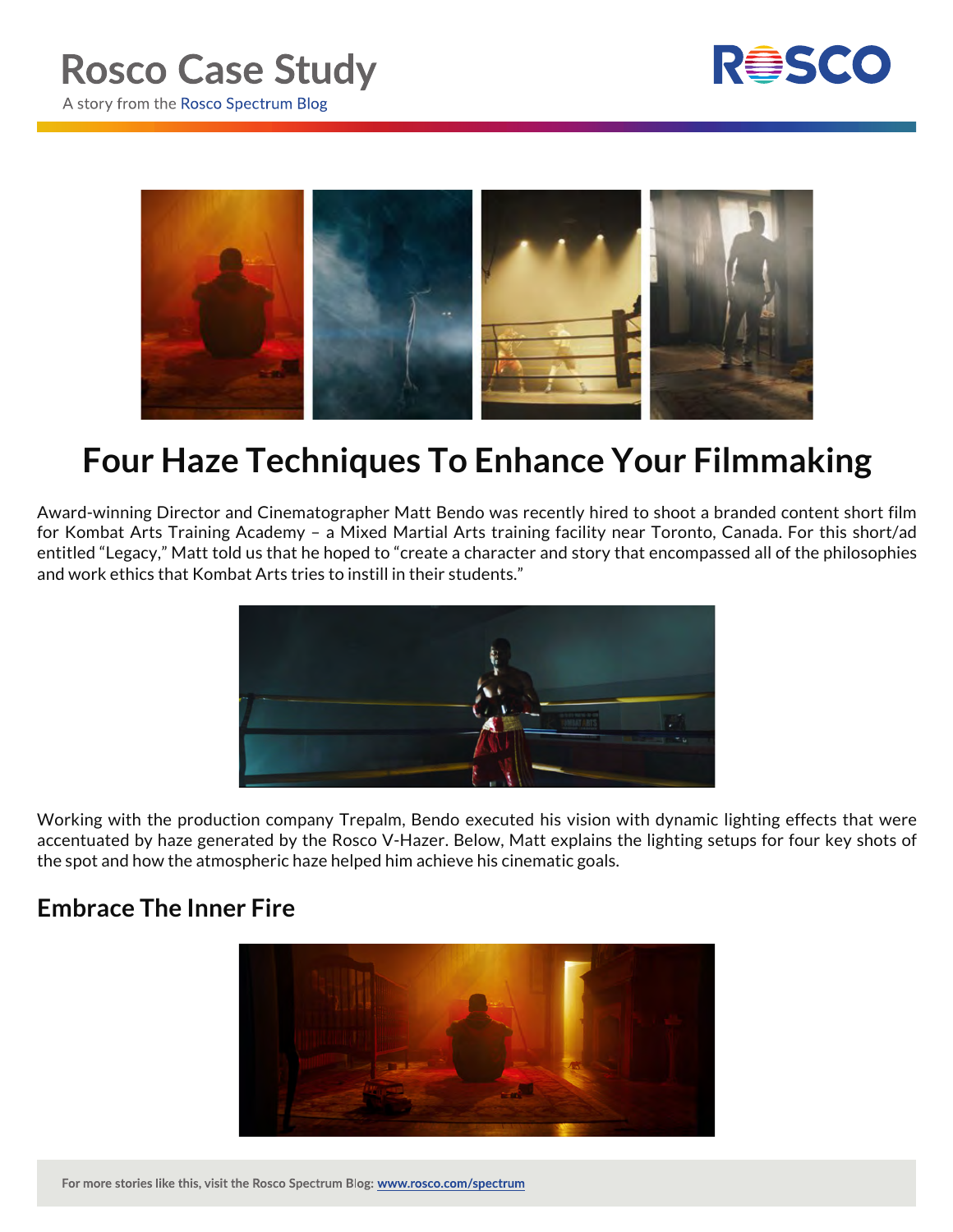The short begins with a boxer watching an old Mohammed Ali fight as the narration speaks about a fire that exists inside of him. The room is a visual embodiment of the passion and determination the boxer possesses. It was important to isolate the boxer in order to intensify his concentration because he needed to appear very focused. Using the Rosco V-Hazer in the scene allowed us to achieve the desired isolation and intensity as the haze created the suitable atmosphere.



For this shot, we had a light source at the door, a source in front of the TV, a source above the stairs and a source acting as a hair light above the boxer. Without the haze, the sources would have seemed too separated. The haze allowed the sources to blend smoothly into the atmosphere and become a cohesive element alongside each other throughout the scene.



Since the sources were small and different colours, haze was very important. It allowed the sources to be soft, blooming, and atmospheric, yet remain distinct, defined, and individual. The V-Hazer's easy to use controls allowed us to adjust the haze output level inside of the room until I was satisfied with the atmosphere it created for the scene.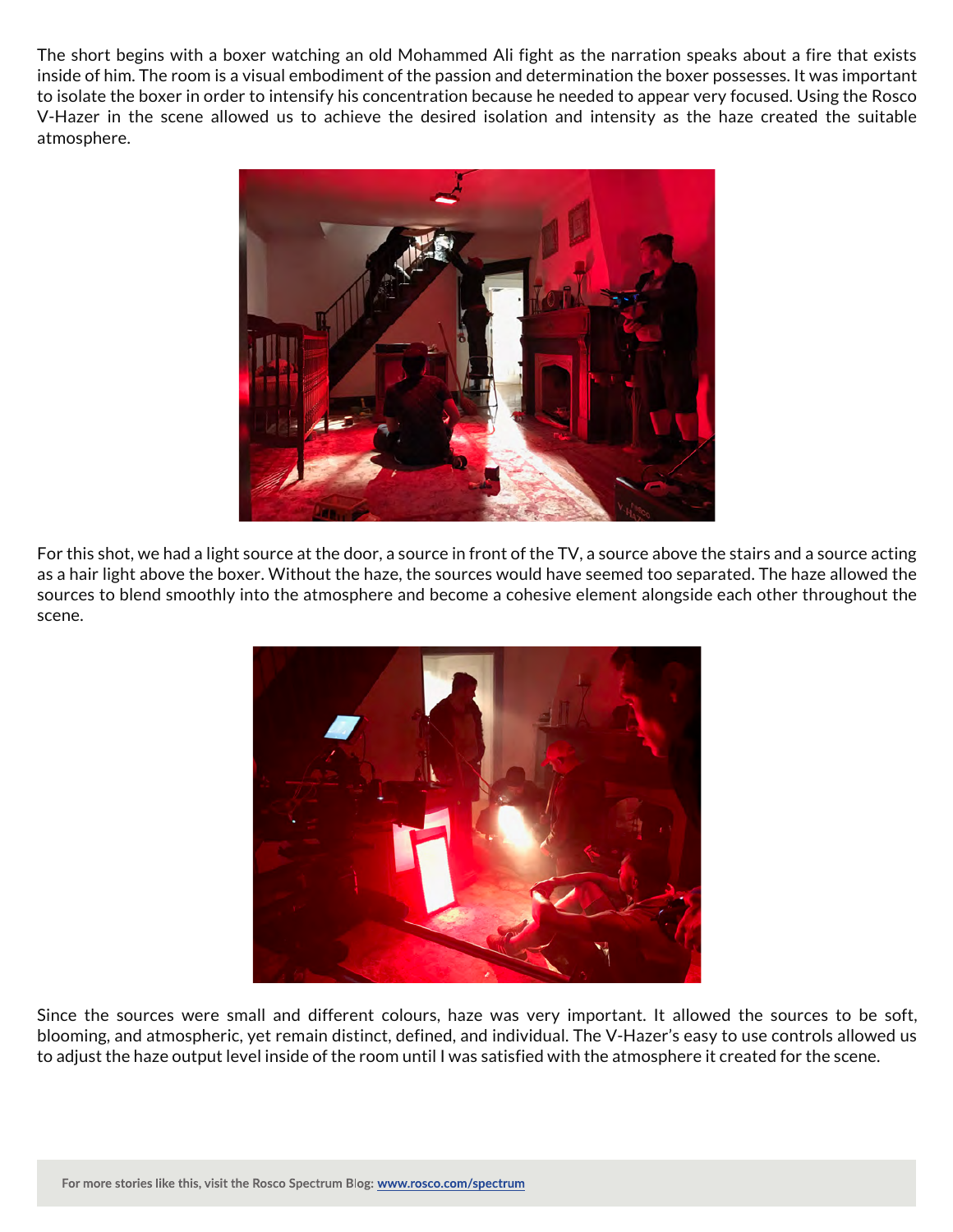### **Weather The Storm**



Although we were trying to keep haze levels evenly dispersed throughout the rooms in the other scenes, we wanted to utilize the haze differently for the running shot. We wanted to use the haze as a storytelling tool that allowed us to hide and reveal information.



During the outdoor scenes, the Rosco V-Hazer's dispersion characteristics allowed us to spread and billow the haze with enough output volume to fill the areas. It allowed us to successfully reveal the boxer as he emerged from the haze.



The key light source in this shot is from the car's headlights. The haze coupled with the headlights generates clouds of illuminated haze, which was necessary in this shot to produce an atmosphere around the boxer. As a result, the boxer emerging through the cloud of haze creates a cinematic silhouette. The distance, directionality, and speed at which the V-Hazer was able to disperse the haze helped to exaggerate the motion in the composition since the hazer was actively streaming haze during the shot.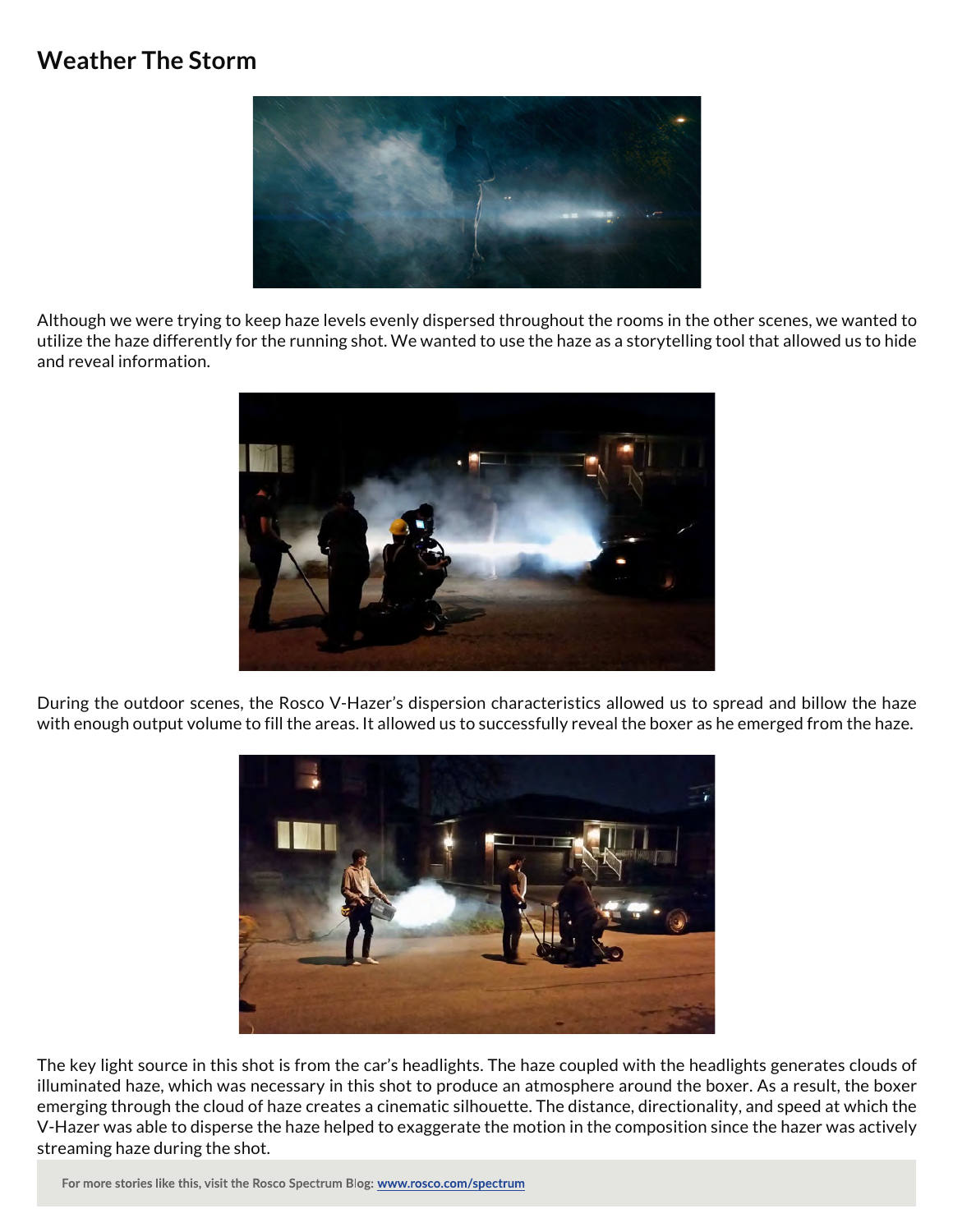#### **Forge Your Legacy**



In this scene, the protagonist and antagonist begin to battle. There is a shift in the energy of narration, which is coupled with a lighting cue. The haze helped to intensify the juxtaposition between the two lighting setups. The haze carries the colour of the light as well as the illumination and causes a large glowing area that covers the ring. Without the haze, the lights wouldn't have had nearly as large of an impact on the atmosphere.



Before the lighting cue, I wanted to achieve a look that was reminiscent of the Aurora Borealis. The haze allowed the rays of light to become volumetric and discernible when the light was animating contributing to a sense of wonderment.